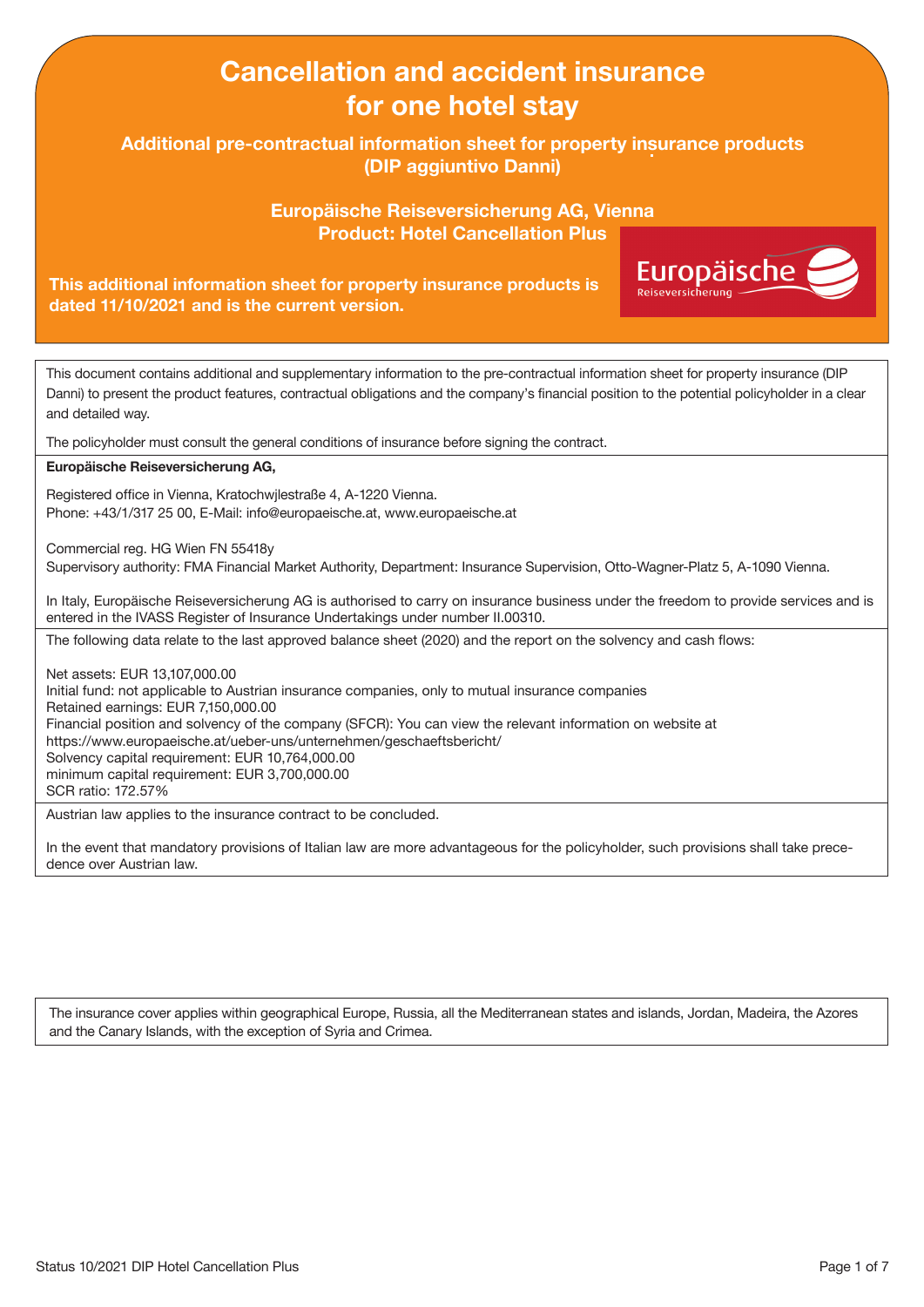

## What is insured?

Trip cancellation and trip curtailment The subject of the insurance policy is a booked trip (e.g. hotel or rental arrangement) . Additional booked services and travel costs may also be insured, but they must be taken into account in the amount selected for sum insured for cancellation.

An insured event occurs if the insured person is unable to commence the trip or part of the trip or has to curtail the trip for one of the following reasons: Medical reasons

- death of the insured person;
- unexpected serious illness, serious bodily injury caused by an accident, unexpected acute onset of an existing illness or consequence of an accident, fracture or loosening of implanted joints or adverse reaction of the insured person to a vaccination;
- premature birth or unexpected, severe pregnancy complications up to and including the 35th week of pregnancy.

The start of pregnancy is only insured if the insurance was taken out within 3 days of booking the trip at the latest.

Reasons related to work and education

- loss of employment through no fault of the insured person as a result of termination of employment by the employer;
- short-time work of the insured person as a result of non-seasonal economic difficulties of the company at which the insured person is employed if, as a result, the regular gross salary is reduced by at least 35% for a period of at least three consecutive months;
- conscription of the insured person into basic military or civilian service, provided that the competent authority does not accept the travel booking as a reason for post-poning the conscription;
- failure of the insured person to pass the school-leaving examination or a similar final examination following a school course of at least 3 years' duration immediately prior to the travel date of the trip that was booked before the examination.

#### Family reasons

- unexpected serious illness, serious bodily injury caused by an accident, unexpected acute onset of an existing illness or consequence of an accident, fracture or loosening of implanted joints or death (including suicide) of family members or other close friend or relative, as a result of which the presence of the insured person is required. The close friend or relative must be named to the insurer in writing when the insurance is taken out; only one close friend or relative may be named per booking;
- filing of the petition for divorce or dissolution (in the case of separation by mutual consent, the corresponding petition) at the competent court or abandonment of the joint place of residence before the insured joint trip of the spouses or partners affected;
- dissolution of cohabitation (that has lasted for at least six months) before the insured joint trip of the cohabiting partners affected (affidavit of the cohabiting partners affected is required) Crime and property damage
- significant material damage to the property of the insured person at one of his or her places of residence as a result of an Act of God (flood, storm, etc.), fire, burst water pipe or criminal act committed by a third party, as a result of which the presence of the insured person is necessary. Other reasons
- receipt of an unexpected court summons by the insured person, provided that the competent court does not accept the travel booking as a reason to postpone the summons.

The insurance covers the event for the insured persons affected, their accompanying family members who have insurance of equal value and additionally per event up to a maximum of six further fellow travellers who have insurance of equal value. Anyone who is also insured with Europäische Reiseversicherung AG, Vienna, for such an insured event shall be deemed to have equivalent insurance cover. Family member means a spouse (or registered partner or cohabiting partner), children (stepchildren, children-in-law, grandchildren, foster children, adopted children), parents (step parents, parents-in-law, grandparents, foster parents, adoptive parents), siblings, stepbrothers and sisters-in-law of the insured person; for a registered partner or cohabiting partner living in the same household, this also includes their children, parents and siblings.

The insurer reimburses

- for trip cancellation the cancellation costs you owe under the travel contract;
- in the event of trip curtailment, the paid but unused parts of the insured trip.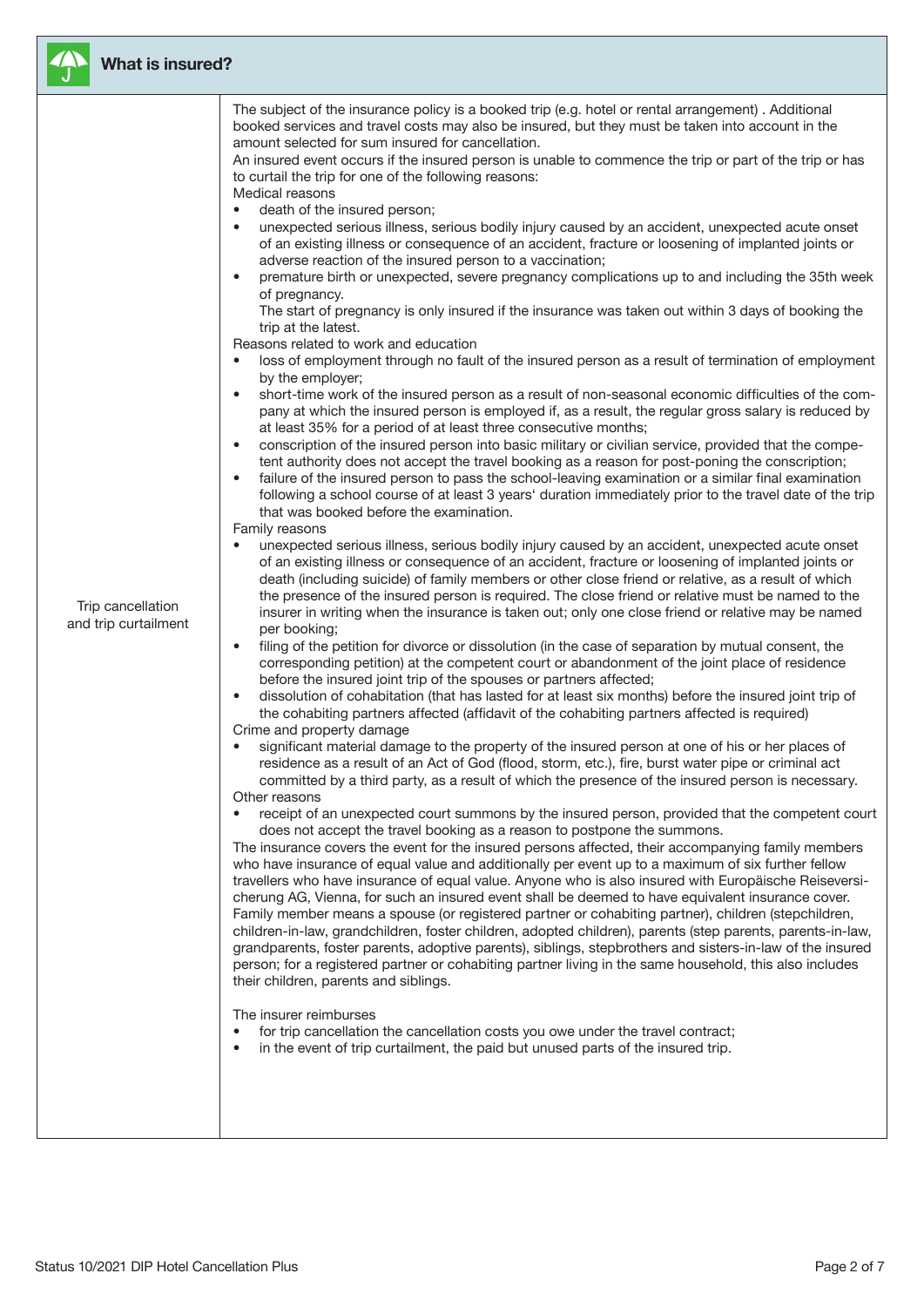| Late arrival and involuntary<br>extension of holiday | delay of a public means of transport (including flight delay) of at least two hours (this is based on<br>$\bullet$<br>the delayed arrival at the destination);<br>road closure due to an Act of God locally (e.g. avalanche risk, accumulation of flood debris and<br>flooding).<br>The insurer reimburses in the event of late arrival:<br>the necessary additional costs for which evidence is provided for accommodation and board up to<br>EUR 400.00<br>Involuntary extension of holiday:<br>An insured event occurs if the insured person cannot end a booked stay as per the booking because of:<br>an accident,<br>illness; or<br>٠<br>a road closure due to an Act of God locally (e.g. avalanche risk, accumulation of flood debris<br>$\bullet$<br>illness; or and flooding).<br>The insurer reimburses in the event of involuntary extension of holiday:<br>The additional costs incurred are reimbursed at the quality that was booked up to EUR 2,000.00 |
|------------------------------------------------------|------------------------------------------------------------------------------------------------------------------------------------------------------------------------------------------------------------------------------------------------------------------------------------------------------------------------------------------------------------------------------------------------------------------------------------------------------------------------------------------------------------------------------------------------------------------------------------------------------------------------------------------------------------------------------------------------------------------------------------------------------------------------------------------------------------------------------------------------------------------------------------------------------------------------------------------------------------------------|
| Search and rescue                                    | The insured person must be rescued because he or she has suffered an accident on difficult terrain, is<br>in distress in the mountains or at sea, or there was a reasonable expectation of one of the above situa-<br>tions.<br>The insurer shall reimburse the costs for which evidence is provided of searching for and rescuing the<br>insured person to the nearest road suitable for driving or, if medically necessary, the costs of direct<br>transport from the place of the accident to the nearest hospital up to EUR 7,500.00                                                                                                                                                                                                                                                                                                                                                                                                                               |

| <b>What is not insured?</b> |                                                                                                                                                                                                                                                                                                                                                                                                                                                                                                                                                                                                                                                                                                                                                                                                                                                                                                                                                                                                                                                                                                                                                                                                                                                                                                                                                                                                                                                                                                                                                                                                                                                                                                                                                                                                                                                                                                                                                                                                                                                                                                                                                                                                                                                                                                                                                                                                                                                                                                                                                                                                                                                                           |
|-----------------------------|---------------------------------------------------------------------------------------------------------------------------------------------------------------------------------------------------------------------------------------------------------------------------------------------------------------------------------------------------------------------------------------------------------------------------------------------------------------------------------------------------------------------------------------------------------------------------------------------------------------------------------------------------------------------------------------------------------------------------------------------------------------------------------------------------------------------------------------------------------------------------------------------------------------------------------------------------------------------------------------------------------------------------------------------------------------------------------------------------------------------------------------------------------------------------------------------------------------------------------------------------------------------------------------------------------------------------------------------------------------------------------------------------------------------------------------------------------------------------------------------------------------------------------------------------------------------------------------------------------------------------------------------------------------------------------------------------------------------------------------------------------------------------------------------------------------------------------------------------------------------------------------------------------------------------------------------------------------------------------------------------------------------------------------------------------------------------------------------------------------------------------------------------------------------------------------------------------------------------------------------------------------------------------------------------------------------------------------------------------------------------------------------------------------------------------------------------------------------------------------------------------------------------------------------------------------------------------------------------------------------------------------------------------------------------|
| General                     | No insurance cover is provided for events that<br>are caused intentionally or with gross negligence by the insured person;<br>occur when participating in naval, military or air force services or operations;<br>are caused by any exposure to nuclear, biological or chemical weapons (NBC weapons);<br>are related to war, civil war, war-like conditions or civil unrest. If the insured person is caught up<br>unexpectedly in such events during the insured trip, insurance cover is provided until the earliest<br>possible departure. Under all circumstances, however, no insurance cover is provided for active<br>participation in war, civil war, warlike conditions and civil unrest;<br>occur on trips undertaken despite a travel warning. Travel warnings are all travel warnings (for<br>an entire country) and partial travel warnings (for a specific area) issued by the Austrian Foreign<br>Ministry. For travel warnings due to epidemics or pandemics, the exclusion only applies to events<br>that are directly and causally related to the travel warnings. If a travel warning is issued during<br>the insured trip that recommends urgent departure, insurance cover is provided until the earliest<br>possible departure;<br>occur in the event of the insured person attempting or committing intentional acts that are punis-<br>$\bullet$<br>hable by law;<br>are caused by strike action;<br>are caused by suicide or attempted suicide of the insured person;<br>occur when travelling in undeveloped or unexplored areas and at an altitude above 6000m;<br>are caused by the influence of ionising radiation within the meaning of the Austrian Radiation<br>Protection Act or by nuclear energy;<br>are suffered by the insured person as a result of a significant im-pairment of his or her mental and<br>physical condition due to alcohol, addictive poisons or medication;<br>occur while driving a motor vehicle if the driver does not possess the required motor vehicle<br>licence to drive the vehicle in the country of the event; this also applies if the vehicle is not being<br>driven on roads with public traffic;<br>occur during use of aircraft (e.g. motorised aircraft, gliders, hang-gliders, free balloons, paragliders<br>and using parachutes), including as a passenger in a motorised aircraft for which a passenger<br>transport permit has been issued. A passenger is defined as a person who has no causal connec-<br>tion with the operation of the aircraft, is not a crew member and does not exercise a professional<br>activity by means of the aircraft (does not apply to trip cancellation); |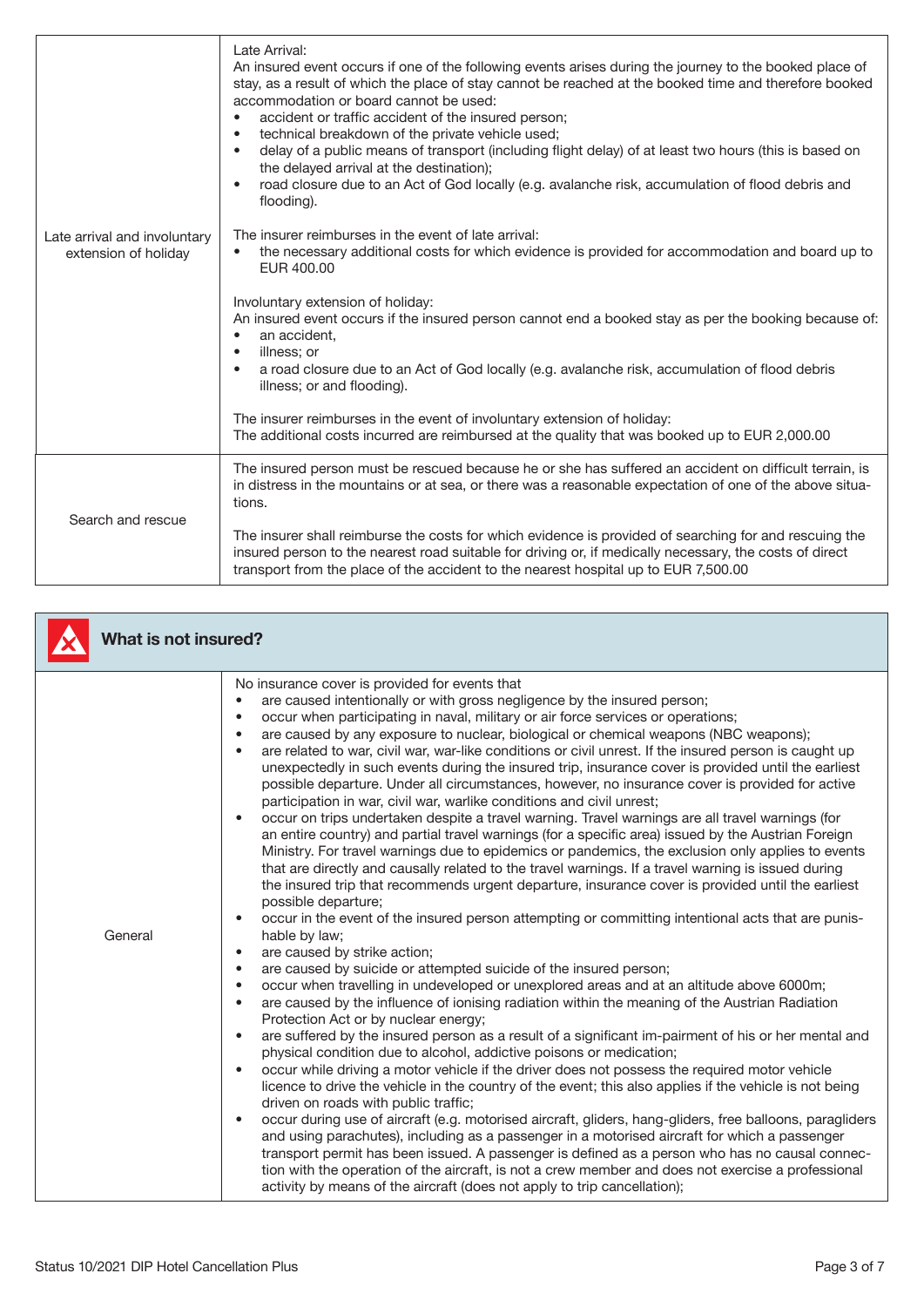| General                                              | arise from participation as a driver, co-driver or passenger of a motor vehicle in driving events<br>(including the associated training and qualification drives), where the aim is to cover a specified di-<br>stance as quickly as possible or to overcome obstacles or difficult terrain, or driving on race tracks<br>(does not apply to trip cancellation);<br>arise when participating in professional sport including training (does not apply to trip cancellation);<br>٠<br>occur when participating in state, national or international sports competitions, as well as in official<br>training for such events (does not apply to trip cancellation);<br>arise during dives if the insured person does not hold an internationally valid authorisation for the<br>depth in question, except when participating in a diving course with an authorised diving instructor.<br>In any circumstances, there is no insurance cover for dives at a depth of more than 40m (does not<br>apply to trip cancellation).<br>Insofar as the policyholder or the insured person is a sanctioned person, a sanctioned company or a<br>sanctioned organisation that is included on a sanction list of the United Nations, the European Un-ion,<br>the United States of America or the Republic of Austria, and to the extent of the sanction, no insurance<br>cover shall be granted for them, no payment shall be made and no benefit shall be provided that is<br>directly or indirectly due to them. |
|------------------------------------------------------|----------------------------------------------------------------------------------------------------------------------------------------------------------------------------------------------------------------------------------------------------------------------------------------------------------------------------------------------------------------------------------------------------------------------------------------------------------------------------------------------------------------------------------------------------------------------------------------------------------------------------------------------------------------------------------------------------------------------------------------------------------------------------------------------------------------------------------------------------------------------------------------------------------------------------------------------------------------------------------------------------------------------------------------------------------------------------------------------------------------------------------------------------------------------------------------------------------------------------------------------------------------------------------------------------------------------------------------------------------------------------------------------------------------------------------------------------------------------------------------------------|
| Trip cancellation<br>and trip curtailment            | For trip cancellation and trip curtailment, there is no insurance cover if the reason for trip cancellation<br>had already occurred or was foreseeable at the time the insurance was taken out or the reason for trip<br>curtailment had already occurred or was foreseeable at the time the trip started.                                                                                                                                                                                                                                                                                                                                                                                                                                                                                                                                                                                                                                                                                                                                                                                                                                                                                                                                                                                                                                                                                                                                                                                         |
| Late arrival and involuntary<br>extension of holiday | In addition to the General Exclusions, no insurance cover is provided in the event of natural disasters,<br>airspace closures, airport closures, road closures (with the exception of natural hazards locally), traffic<br>jams, flight delays with through tickets and failure to comply with the minimum connecting times.                                                                                                                                                                                                                                                                                                                                                                                                                                                                                                                                                                                                                                                                                                                                                                                                                                                                                                                                                                                                                                                                                                                                                                       |

| Are there any limitations of cover?                  |                                                                                                                                                                                                                                                                                                                                                                                                                                                                                                                                                                                                                                                                                                                  |
|------------------------------------------------------|------------------------------------------------------------------------------------------------------------------------------------------------------------------------------------------------------------------------------------------------------------------------------------------------------------------------------------------------------------------------------------------------------------------------------------------------------------------------------------------------------------------------------------------------------------------------------------------------------------------------------------------------------------------------------------------------------------------|
| General                                              | The sums insured stated in the schedule of benefits of the insurance policy limit the insurer's liability<br>for all insured events before and during a trip. If several insurance policies have overlapping insurance<br>periods, the sums insured are not multiplied for the period of overlap.                                                                                                                                                                                                                                                                                                                                                                                                                |
| Trip cancellation<br>and trip curtailment            | Insurance policies with trip cancellation benefits must be taken out within 3 days of booking the trip at<br>the latest. If the insurance is taken out after this date, trip cancellation insurance cover is only provided<br>for events that occur from the 10th day after the insurance is taken out (excluding accident, death or Act<br>of God).<br>The start of pregnancy is only insured if the insurance was taken out within 3 days of booking the trip at<br>the latest.                                                                                                                                                                                                                                |
| Late arrival and involuntary<br>extension of holiday | If the compensation from one event (e.g. major weather event) for several insured events during one<br>week (Saturday to Friday)<br>for insured events under the cover late arrival exceeds the amount of $\epsilon$ 800,000.00 (cumulative limit,<br>or<br>for insured events under the cover involuntary extension of holiday exceeds the amount of<br>4,000,000.00 (cumulative limit),<br>the compensation attributable to the individual insured persons shall be reduced proportionately. In this<br>case, the insurer shall be liable for the compensation under the individual contract at the ratio of this<br>accumulation limit to the sum of all compensation under the relevant insurance contracts. |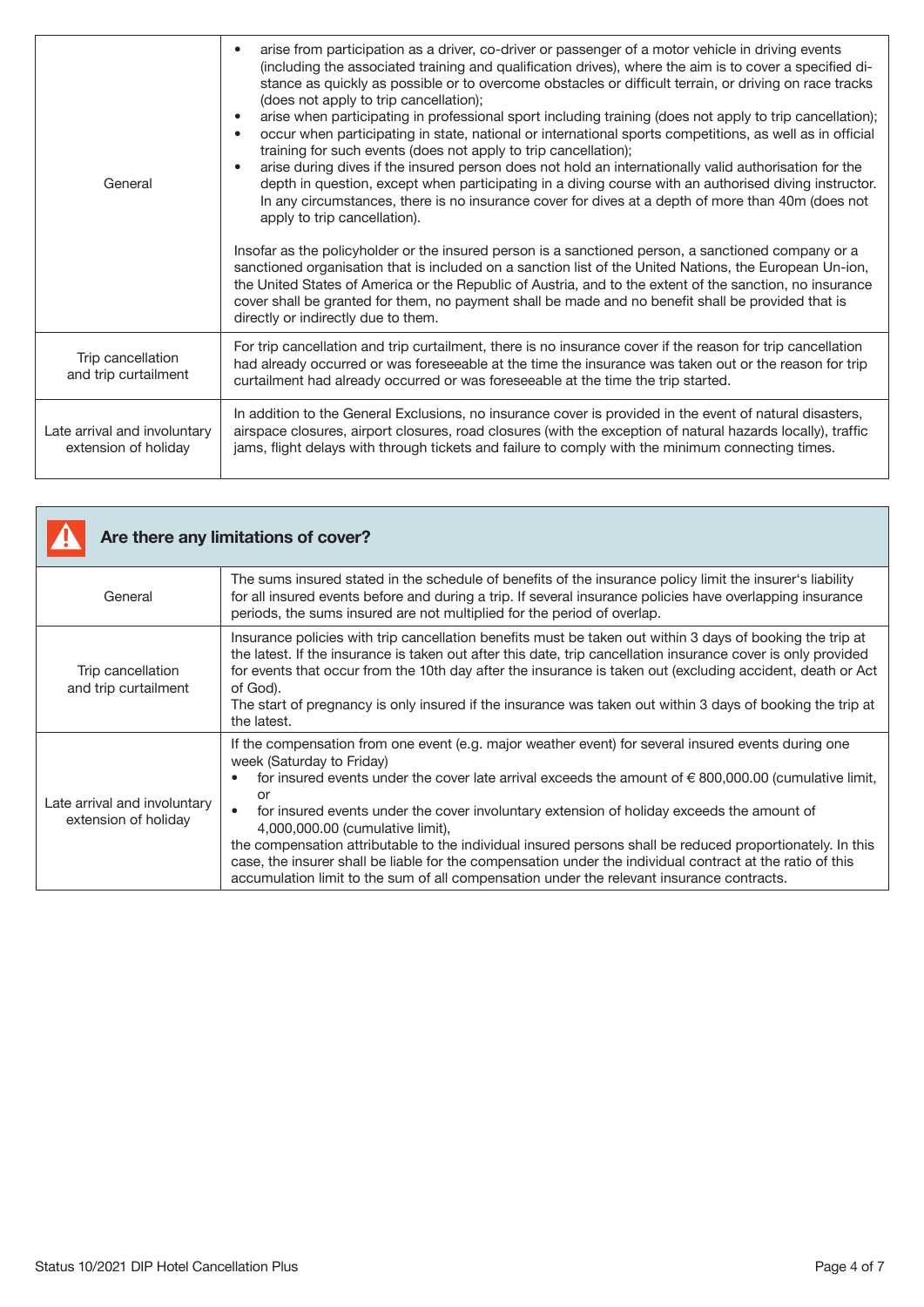| What are my obligations? What are the insurer's obligations? |                                                                                                                                                                                                                                                                                                                                                                                                                                                                                                                                                                                                                                                                                                                                                                                                                                                                                                                                                                                                                                                                                                                                                                                                                                                                                                                                                                                                                                                                                                                                                                                                                                                                                                                                                                                                                                                                                                                                                                                                                                                                                                                                                 |
|--------------------------------------------------------------|-------------------------------------------------------------------------------------------------------------------------------------------------------------------------------------------------------------------------------------------------------------------------------------------------------------------------------------------------------------------------------------------------------------------------------------------------------------------------------------------------------------------------------------------------------------------------------------------------------------------------------------------------------------------------------------------------------------------------------------------------------------------------------------------------------------------------------------------------------------------------------------------------------------------------------------------------------------------------------------------------------------------------------------------------------------------------------------------------------------------------------------------------------------------------------------------------------------------------------------------------------------------------------------------------------------------------------------------------------------------------------------------------------------------------------------------------------------------------------------------------------------------------------------------------------------------------------------------------------------------------------------------------------------------------------------------------------------------------------------------------------------------------------------------------------------------------------------------------------------------------------------------------------------------------------------------------------------------------------------------------------------------------------------------------------------------------------------------------------------------------------------------------|
| Obligations of the insured<br>person/General                 | The following are defined as obligations, the breach of which will result in the insurer being released<br>from liability in accordance with the conditions and limitations of Section 6(3) of the Austrian Insurance<br>Contract Act (VersVG):<br>The policyholder or the insured person must:<br>notify the insurer of the occurrence of the insured event as soon as possible after he or she<br>$\bullet$<br>becomes aware of it and must provide the insurer with comprehensive information about the event<br>and the extent of the loss:<br>if an insured reason for trip cancellation occurs, he or she must cancel the trip as soon as possible<br>$\bullet$<br>to limit the cancellation costs as far as possible;<br>as far as possible, must help to establish the facts of the claim, must provide the insurer with all<br>$\bullet$<br>required information truthfully and must allow any reasonable investigation into the cause and the<br>extent of the insurer's liability;<br>as far as reasonable according to the circumstances in the individual case:<br>$\bullet$<br>hand over to the insurer any evidence proving the cause and amount of liability (such as cancel-<br>lation cost statements, booking confirmations, police records, airline confirmations, doctor's and<br>hospital certificates, invoices, etc.). Original receipts must be handed over to the insurer at the<br>insurer's request, where the insurer reimburses the loss;<br>in the event of illness or accident, have a corresponding certificate issued by the attending doctor<br>(in the event of trip curtailment, by the local doctor);<br>damage/loss that has occurred in the custody of a transport company or accommodation pro-<br>vider must be reported to the insurer as soon as possible after discovery and an official written<br>statement of such must be requested;<br>damage/loss caused by criminal acts must be reported to the local police force as soon as<br>possible, giving a precise account of the facts and stating the extent of the damage/loss and an<br>official written statement of such must be requested. |

| Insurer's obligations | The payment in settlement of the claim is due on completion of the investigations necessary to identify<br>the insured event and the extent of the insurer's liability. However, it shall in any case be due for payment<br>if the policyholder requests an explanation from the insurer after two months have passed since the<br>request for a payment regarding the reasons why it has not yet been possible to complete the investiga-<br>tions and the insurer does not comply with this request within one month.<br>If it is only established that the insurer's liability is well founded, the beneficiary may demand advance<br>payments up to the minimum amount that the insurer must pay, depending on the circumstances of the<br>case. |
|-----------------------|------------------------------------------------------------------------------------------------------------------------------------------------------------------------------------------------------------------------------------------------------------------------------------------------------------------------------------------------------------------------------------------------------------------------------------------------------------------------------------------------------------------------------------------------------------------------------------------------------------------------------------------------------------------------------------------------------------------------------------------------------|
|-----------------------|------------------------------------------------------------------------------------------------------------------------------------------------------------------------------------------------------------------------------------------------------------------------------------------------------------------------------------------------------------------------------------------------------------------------------------------------------------------------------------------------------------------------------------------------------------------------------------------------------------------------------------------------------------------------------------------------------------------------------------------------------|

| When and how do I pay? |                                                                                                                                                   |
|------------------------|---------------------------------------------------------------------------------------------------------------------------------------------------|
| Premium                | The premium is an advance premium and is payable immediately after taking out the insurance.<br>The premium includes the statutory insurance tax. |
| Repayments             | In the event of cancellation of the contract.                                                                                                     |

| When does the cover begin and end? |                                                                                                                                                                                                                                                                                                                                                                                                                                                                                                                                                                                                                                                                |
|------------------------------------|----------------------------------------------------------------------------------------------------------------------------------------------------------------------------------------------------------------------------------------------------------------------------------------------------------------------------------------------------------------------------------------------------------------------------------------------------------------------------------------------------------------------------------------------------------------------------------------------------------------------------------------------------------------|
| Period                             | Only trips with a duration of up to 31 days are insured.<br>Insurance cover is subject to payment of the premium.<br>Trip cancellation insurance: Insurance cover is provided from the taking out of the insurance.<br>If the policy is taken out later than 3 days after the booking date, trip cancellation insurance cover is only<br>provided for events that occur from the 10th day after the insurance is taken out (excluding accident,<br>death or Act of God).<br>For all other insurance benefits, the insurance cover begins at the start of the trip. The insurance cover<br>ends on return from your trip or on earlier expiry of the insurance. |
| Suspension                         | The insurance contract cannot be suspended.                                                                                                                                                                                                                                                                                                                                                                                                                                                                                                                                                                                                                    |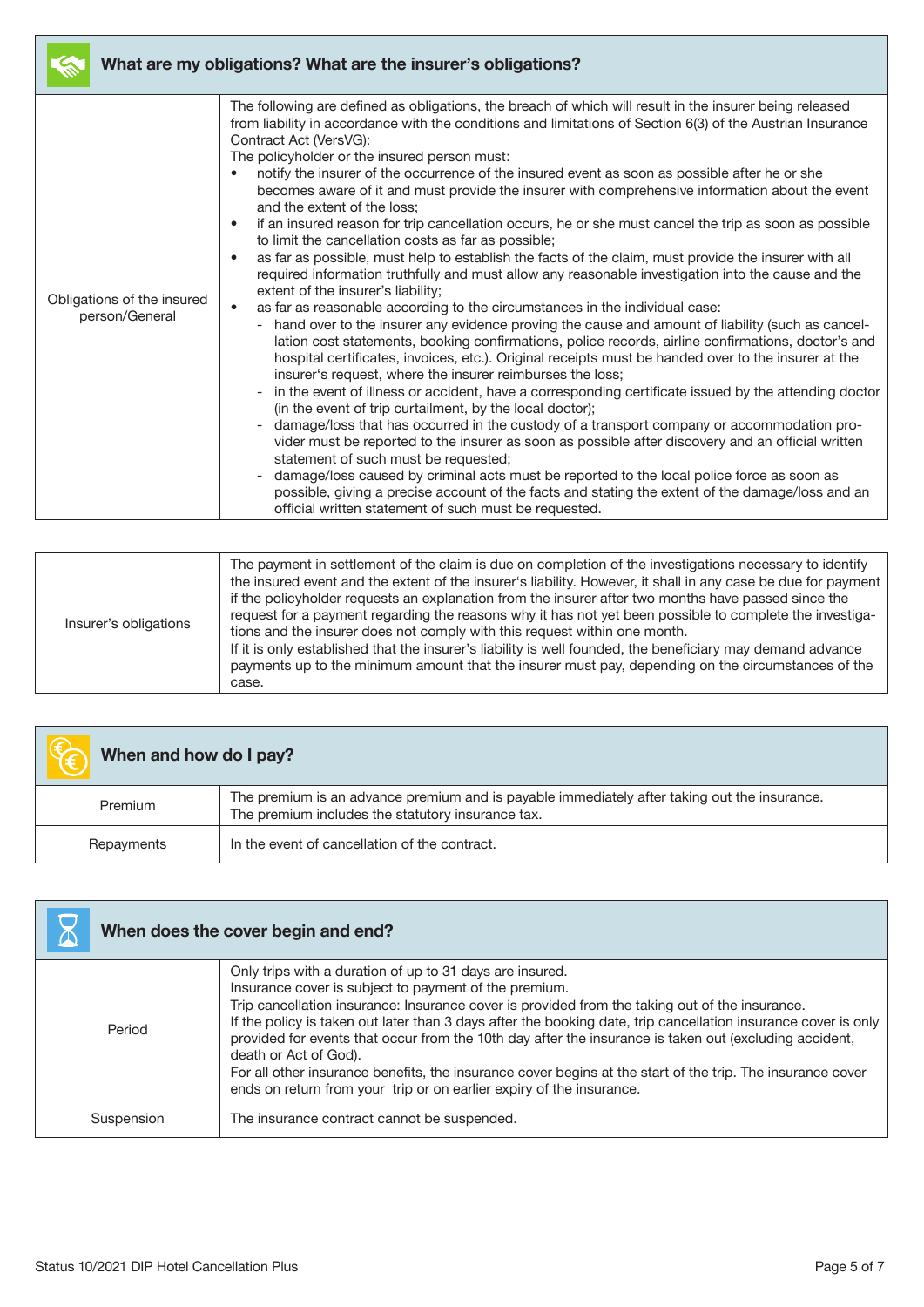| How can I end the contract?                |                                                                                                                                                                                                                                                                                                                                                                                                      |
|--------------------------------------------|------------------------------------------------------------------------------------------------------------------------------------------------------------------------------------------------------------------------------------------------------------------------------------------------------------------------------------------------------------------------------------------------------|
| Cancellation after signing<br>the contract | You can cancel your insurance contract without giving reasons within 14 days in writing.<br>The cancellation period starts when you are informed that the insurance contract has started, but not<br>before you have received the insurance policy and the terms of the policy, including the conditions on<br>how the premiums are set and changed and this information about your right to cancel. |
|                                            | Send your notice of cancellation to:<br>Europäische Reiseversicherung AG, Kratochwjlestraße 4, A-1220 Vienna, Austria<br>E-Mail: info@europaeische.at                                                                                                                                                                                                                                                |
|                                            | Consequences of cancellation:<br>If you effectively cancel the contract, your insurance cover will end and any amounts you have already<br>paid will be refunded to you. For any (provisional) cover, the insurer shall be entitled to the premium for<br>the period of provisional cover.                                                                                                           |
|                                            | Note in particular:<br>Your right to cancel expires at the latest one month after you have received the insurance policy with this<br>information about the right to cancel.<br>You also no longer have a right to cancel if the contract has already been completely performed before<br>you have exercised your right to cancel.                                                                   |
| Termination of the contract                | The contract shall end automatically at the end of the trip or earlier when the maximum insured trip<br>duration (31 days) is reached.                                                                                                                                                                                                                                                               |



## Who needs this insurance product?

People who want to insure their cancellation risk and search and rescue costs for a hotel stay in Austria or South Tyrol.



## What costs do I have to pay?

Commission fees for this product are 25.00% on average in Italy. This percentage is already included in the premium.

| How do I make a complaint and how can I resolve disputes? |                                                                                                                                                                                                                                                                                                                                                                                                                                                                                                                                                                                                                                                                                                                                                                                                                                                                                               |
|-----------------------------------------------------------|-----------------------------------------------------------------------------------------------------------------------------------------------------------------------------------------------------------------------------------------------------------------------------------------------------------------------------------------------------------------------------------------------------------------------------------------------------------------------------------------------------------------------------------------------------------------------------------------------------------------------------------------------------------------------------------------------------------------------------------------------------------------------------------------------------------------------------------------------------------------------------------------------|
| To the insurance company                                  | Any complaints about the contract or the settlement of claims may be submitted to the insurer in writing<br>at the following address:<br>Europäische Reiseversicherung AG, Complaints Department, Kratochwilestraße 4,<br>$\overline{\phantom{a}}$<br>A-1220 Vienna, Austria;<br>online at www.europaeische.at/en/service/feedback-and-complaints;<br>by email to beschwerde@europaeische.at.<br>The complaint must contain the following data:<br>- First name, last name and full address of the person making the complaint;<br>Policy number and details of the policyholder;<br>$\overline{\phantom{a}}$<br>Any available claim number;<br>$\overline{\phantom{a}}$<br>Reason for the complaint and description of the complaint.                                                                                                                                                        |
| <b>To IVASS</b>                                           | If the outcome of the complaint is not satisfactory or if you do not receive a reply within the 45-day<br>period, you may send the complaint to the Institute for the Supervision of Insurance (IVASS, the Italian<br>insurance supervisory authority) at Via del Quirinale, 21 - 00187 Rome, Italy, Fax 06.42133206, PECMail:<br>ivass@pec.ivass.it.<br>To submit a complaint, you can use the form on the IVASS website at www.ivass.it. You can also find<br>more information about how to make your complaint on the website.<br>Europäische Reiseversicherung AG is also subject to the supervision of the Austrian Financial Market<br>Authority (FMA), Otto Wagner Platz 5, 1090 Vienna, Austria (the Austrian supervisory authority). You can<br>therefore also send the complaint to the FMA via the Austrian Insurance Association (VVO) at<br>www.vvo.at, but only electronically. |